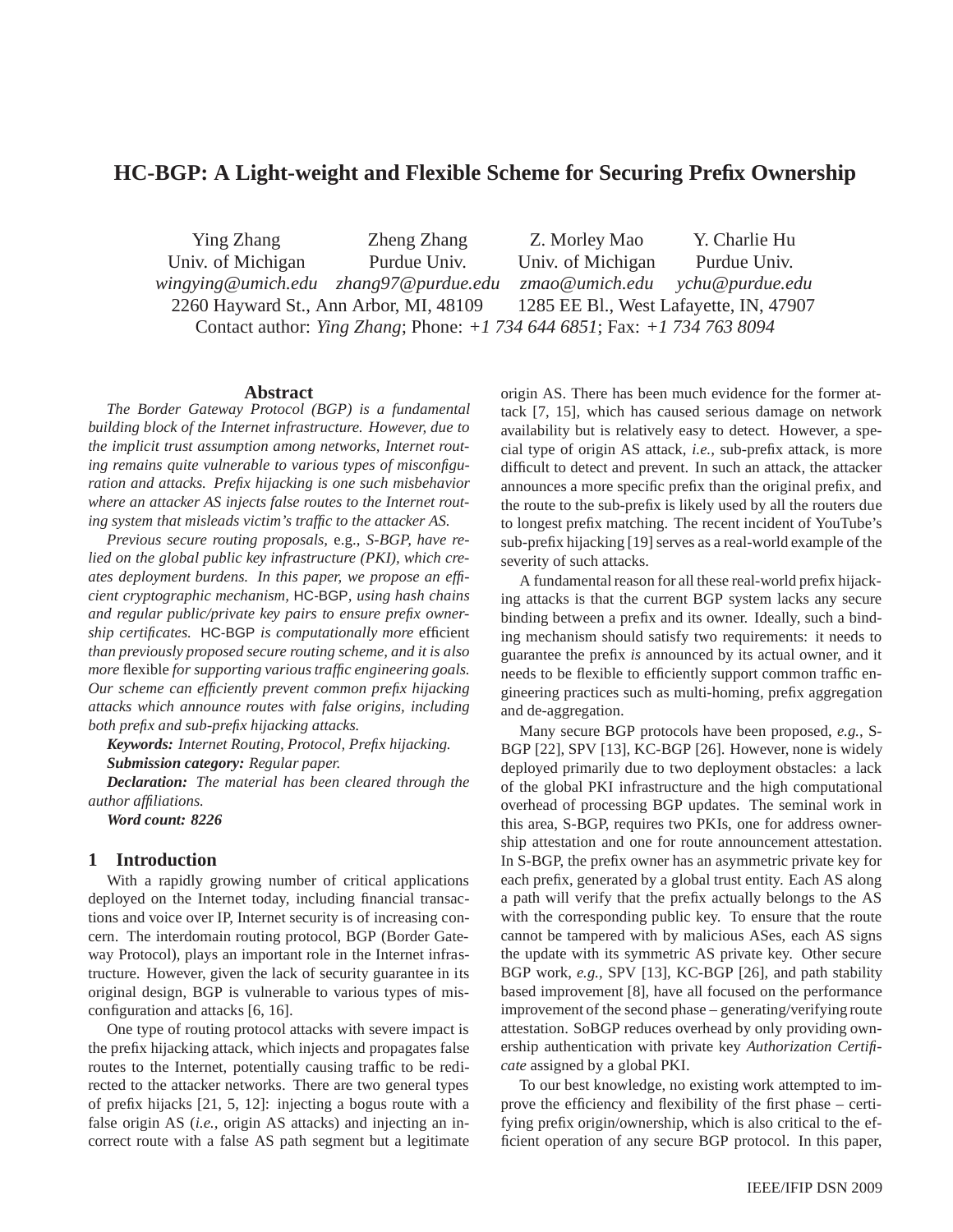we propose a novel scheme based on hash chains and regular public/private key pairs of two neighboring routers overcoming deployment hurdles in providing prefix origin/ownership attestation. HC-BGP is a complimentary effort to all above proposals. It can be used together with any schemes that provide route attestation in the second phase.

The key idea of HC-BGP is inspired by an empirical study we conducted to understand the most common routing dynamics. By analyzing three months of routing updates archived in RouteViews from 21 vantage points, we observe that most routing updates do not involve origin AS changes. To optimize for the common case, we propose to use the *one-way hash chain mechanism* to secure the prefix ownership in a light-weight fashion. HC-BGP guarantees that the permission to announce any sub-prefix is granted by the owner of the cover-prefix. Thus, our scheme not only secures the relevant prefix, but also secures its sub-prefix space, *i.e.,* all its possible sub-prefixes, effectively defending against the stealthy subprefix hijacking attacks with false origin. For the rare cases of announcing new (sub)prefixes, an initialization step is performed to bootstrap the hash chain, which involves a slightly more computationally expensive asymmetric-key algorithm. The initialization is optimized to only require public key exchange limited to two neighboring ASes instead of a global PKI.

To prevent tampering with the initialization process and the replay attack during the subsequent route propagation, we exploit the Internet hierarchical structure and the business relationship among ASes to impose a partial ordering on the route propagation. We prove that no replay attack can succeed if every AS follows the guideline. Note that the partial ordering does not change the BGP route selection when preventing the replay attack.

In summary, HC-BGP is a light-weight approach to provide prefix ownership security without a global PKI. Moreover, its design to connect the sub-prefix announcement with coverprefix ownership is effective in preventing sub-prefix hijacking attacks. Furthermore, using our scheme, network operators can still enjoy the flexibility of common routing practices such as multi-homing, prefix aggregation, and de-aggregation.

The paper is organized as follows. We give the background of prefix hijacking and an overview of proposed protocol in §2. We conduct empirical data analysis on the common case of routing updates in §3. We present the HC-BGP protocol in §4 and §5, and discuss its security properties in §7. We evaluate its performance in §8 and §9. Finally we discuss related work in §10 and conclude in §11.

# **2 Background and Overview**

Prefix hijacking is a serious BGP security threat by which attackers steal IP addresses belonging to other networks. The attacker AS, either unintentionally due to misconfigurations or deliberately, injects false routes into the global routing table by announcing another network's prefix. The traffic destined to the victim prefix will then be misled to the attacker AS. In a deliberate attack, the stolen address blocks can be used



**Fig. 1. Prefix hijacking attacks.**

for other malicious activities such as spamming or denial-ofservice attacks where the attacker's identity is concealed. The fundamental problem that accounts for this attack is a lack of prefix ownership authentication in the BGP system.

In the following, we first review several types of prefix hijacking attacks with different impact. We then describe our threat model, followed by our design requirements and comparison to existing work.

# 2.1 Prefix hijacking attacks with false origin

IP prefix hijacking can be carried out in several ways [12, 27, 5]. The attacker can either blackhole the victim's traffic by advertising an invalid route with a false origin, or intercept the traffic by inserting a false nexthop, possibly leaving the origin AS unchanged. In this paper, we focus on the attack with false origin which is due to a lack of address certification and usually results in severe consequence such as reachability problems. Interception-based hijack can be partially addressed by encryption based solutions [24]. The false-origin prefix hijacking can be further categorized based on size of the address block announced. Below are the two categories, as illustrated in Figure 1.

*Full prefix hijack*, where the attacker announces exactly the same prefix already announced by the victim. Other networks will select one such route to adopt according to the BGP decision process as well as its own routing policy. In this case, the Internet is partially polluted. For example, in Figure  $1(a)$ , both the attacker and the victim announce the same prefix 10.1.0.0/16. Consequently, AS2 and AS3 may prefer the attacker's route because of the shorter AS path.

*Sub-prefix hijack*, where the attacker announces only a subnet of a prefix announced by the victim and this subnet is not announced previously. Unless filtered, this new sub-prefix is injected into the forwarding table regardless of the route of the existing prefix. Due to the longest prefix matching policy, traffic destined to this subnet follows the false route of the sub-prefix. Therefore, most of the Internet is likely polluted. In Figure 1(b), the attacker announces the sub-prefix 10.1.1.0/24. This route is likely accepted by all other ASes as a new forwarding table entry. Hence, traffic destined to IPs such as  $10.1.1.1$  is misled to the attacker.

There have been several real-world examples of prefix hijacking. All of the cases are false-origin hijacking attacks (mostly full prefix hijacking). For example, in May 7, 2005, Google's (AS15169) prefix 64.233.161.0/24 was mistakenly announced by Cogent (AS 174). On January 22, 2006, Interlink Connectivity Inc (AS 25706) announced many prefixes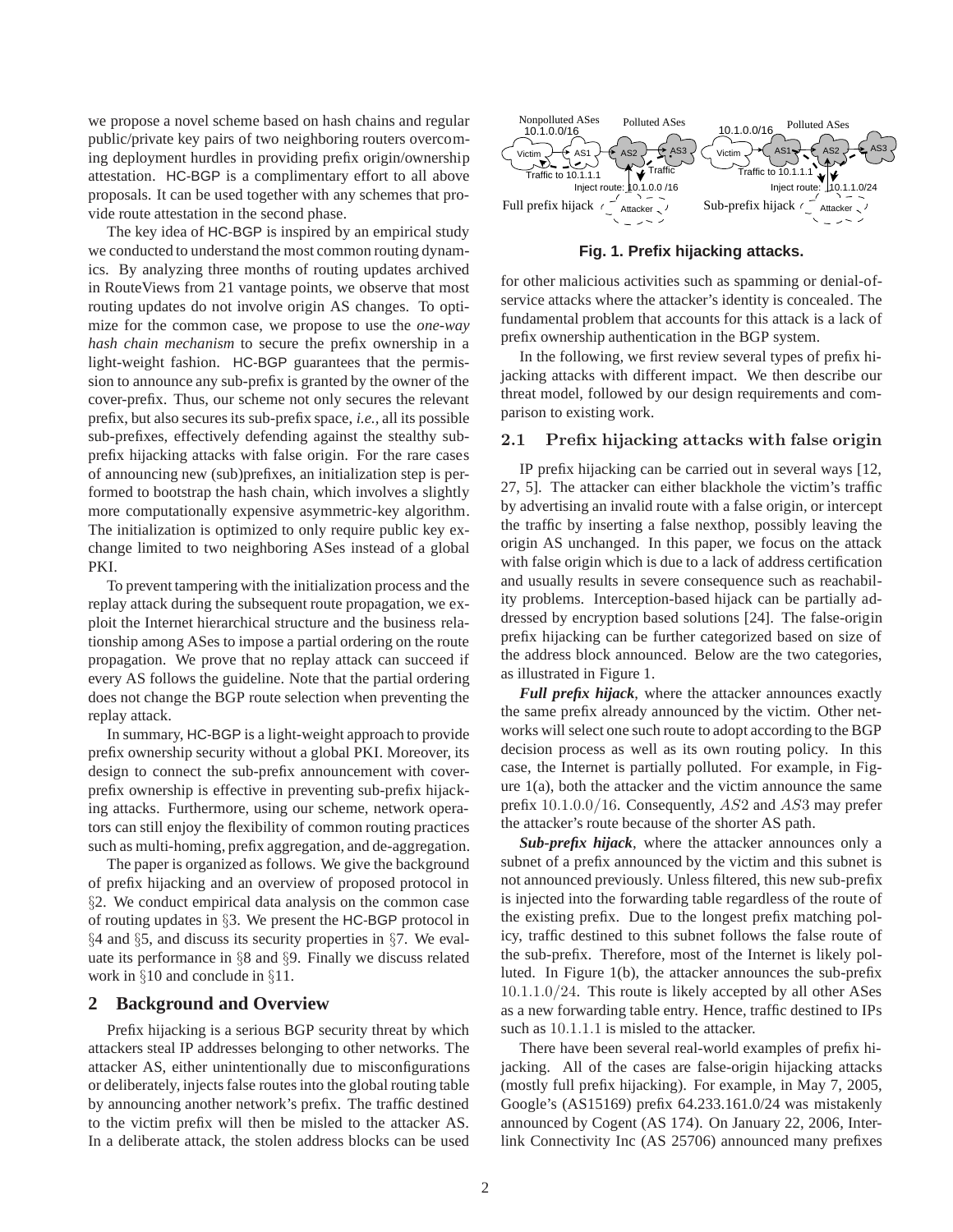not owned, leading to 15 networks impacted.

The most recent hijacking attack, however, pollutes most of the Internet: sub-prefix hijacking attack on the YouTube prefix [19]. On February 24, 2008 around 18:50, Pakistan Telecom (AS17557) announced 208.65.153.0/24 to hijack YouTube (AS36561)'s prefix 208.65.152.0/22. Because it was a new prefix, most ASes adopted it. Most traffic destined to this address block was misled to Pakistan Telecom. YouTube was blackholed for almost two hours. At around 20:07, YouTube also began to announce 208.65.153.0/24 to reverse the effect. Until 21:10, Pakistan Telecom's provider PCCW Global (AS3491) started to withdraw the false route. The incident caused severe reachability problems for almost all YouTube users. Accordingly, the scope of affected networks is much larger than previous hijacking incidents.

#### 2.2 Threat model

We describe the threat model. Given a network G, each AS is assigned a set of IP prefixes. Each AS can only announce prefixes it owns. A prefix  $p$  is the set of IP addresses announced in a single routing announcement. A *sub-prefix* p ′ of p is a subset of the addresses in p, *i.e.*,  $p' \subset p$ , where p as  $p'$ 's *cover-prefix*. Among all the sub-prefixes of  $p$ , we define the largest sub-prefix p ′ as the *direct sub-prefix* of p, *i.e.,* if  $\neg \exists p_2, p' \subset p_2 \subset p$ , then p' is the direct sub-prefix of p and p is the *direct cover-prefix*. In subsequent discussions, we refer *cover-prefix* as *direct cover-prefix*.

We first define the attacks of interest, prefix hijacking attacks with false origin. If  $p$  belongs to  $AS<sub>1</sub>$ , then any other  $AS_x$  announcing p with  $AS_x$  as the origin AS, is considered as *hijacking with false origin*. This type of attack has two sub-categories depending on the hijacked prefix: 1) An AS can advertise a prefix originated from another AS and pretend to be the owner. 2) An AS can advertise any subset of another prefix originated from another AS. We note these two categories cover all known hijacking incidents in the past.

After  $AS_x$  hijacks p, in most cases, it blackholes a portion of all the traffic destined to  $AS<sub>1</sub>$ . But it can also tunnel the traffic back to  $AS_1$  to be more stealthy to carry out an interception attack [5]. We also consider this attack type. Note that we do not consider any attacks modifying other parts of the AS path, *e.g.*, modifying path  $(AS_x, AS_2, AS_1)$  to be  $(AS_x, AS_1).$ 

#### 2.3 Solution requirements

A practical protocol that can prevent the above attacks should satisfy the following requirements.

*1. Ensuring Origin Attestation:* It should prevent full prefix false-origin hijacking. If an attacker advertises the prefix currently announced by its owner, the route to the attacker should be discarded. Furthermore, it should prevent subprefix false-origin hijacking. If an attacker advertises a new sub-prefix covered by a larger prefix owned by other networks, the route should be discarded.

*2. Flexible:* It should support the flexibility for legitimate multiple origin AS (MOAS) and traffic engineering. One pre-

fix can be announced by two ASes for several legitimate reasons [29]: the prefix of the exchange points is usually announced by more than one AS connected at the exchange point; a small customer without its own AS number may use a private AS number to multi-home to two providers which announce the prefix simultaneously. Our solution needs to accommodate these dynamics.

For traffic engineering purposes, one prefix could be deaggregated to multiple sub-prefixes announced independently of the prefix. On the other hand, the owner can also aggregate a set of sub-prefixes to a single large prefix to limit routing table size. Our solution also needs to provide flexibility for aggregation/de-aggregation operations.

*3. Incrementally deployable:* Like all other secure BGP protocols, it is impossible to force all ASes to adopt the new protocol simultaneously. The adoptability of a protocol highly depends on its incremental benefit [9]. The new protocol needs to support incremental deployment to provide enough incentives for ISPs to deploy it.

*4. Light-weight:* A major concern for previously proposed secure BGP protocols is the high overhead for both computation and storage. To ensure practical adoptability, we need to design a solution with low overhead.

The proposed HC-BGP satisfies all four requirements.

# 2.4 Comparison with previous secure BGP protocols

Several protocols have been proposed to enhance BGP security by incorporating cryptographic mechanisms to provide confidentiality, integrity, and origin authentication. S-BGP [22] is the first comprehensive secure routing protocol. It relies on two public key infrastructures (PKIs) to secure AS identity and association between networks and ASes. Each route contains two attestations (digitally signed signatures), one for the origin authentication and one for the route integrity. In reality, due to the large number of additional sign and verify operations, S-BGP is too costly to deploy.

Most of the followup work to S-BGP focus on reducing the computational complexity of the second security properties of S-BGP, *i.e.,* generating/verifying the route attestation. For example, SPV [13] utilizes purely symmetric cryptographic primitives, a set of one-time signatures, to improve efficiency. Butler *et al.* [8] reduced the complexity of S-BGP by exploring path stability. Along the angle of reducing the overhead of asymmetric key, Hen *et al.* [26] proposed a scheme using key chain to improve its performance. Only one existing work, Secure Origin BGP (soBGP) [20], focuses on providing address attestation. However, soBGP still uses one PKI to authenticate the address ownership and AS identity. Each soBGP router first builds a topology database securely, including the address ownership, organization relationship and topology. Aiello *et al.* builds an address ownership proof system [4] which still uses a centralized infrastructure requiring gathering address delegation information.

In summary, all previous secure BGP protocols leave the prefix ownership assurance unchanged. In S-BGP, the central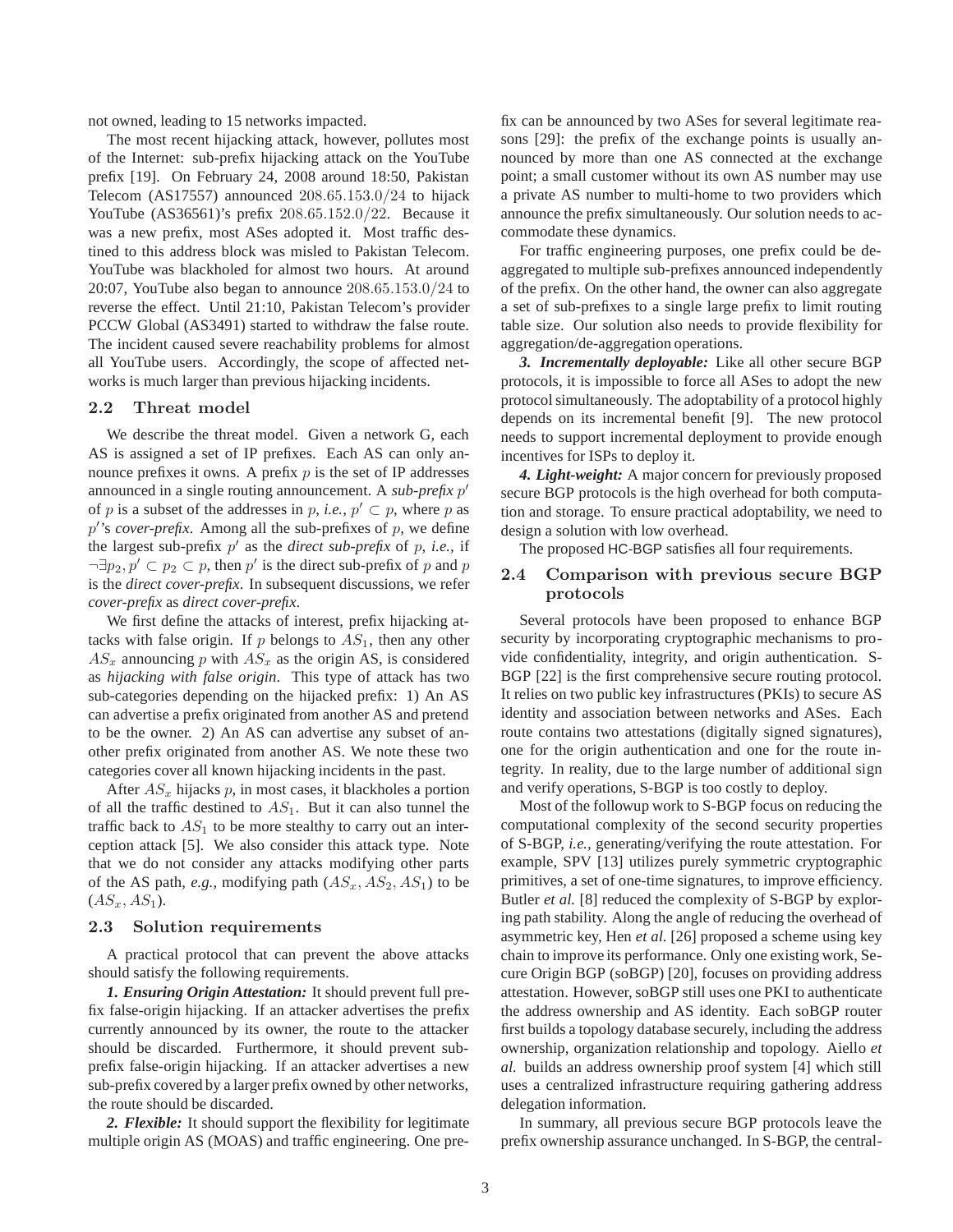ized trust entity ICANN, which assigns address blocks to registry, also generates a *prefix private key* for each prefix. When announcing the prefix, the owner signs its own AS number and the prefixes with this private key. Other ASes get the corresponding public key from ICANN and then verify the signature. SPV proposes using identity based cryptography (IBC) to make the public key distribution more flexible. However, these address attestation methods suffer from: 1) dependence on a global PKI; 2) the need for a verification operation for each routing update; 3) inflexibility for origin AS changes; 4) inability to handle subprefix hijacking.

In contrast, HC-BGP is a new approach to prefix ownership authentication that is both more efficient and flexible than previous approaches. Our scheme uses the light-weight hash chain mechanism and the less frequent cryptographic operations, and hence is efficient in terms of computational complexity and memory consumption. Our scheme does not rely on a global PKI, and hence it provides much more flexibility for traffic engineering in terms of origin AS changes, address allocation/de-allocation.

# **3 Hypothesis and empirical analysis**

Our goal is to design a practical and efficient solution to secure prefix ownership. Towards this goal, we first seek to gain insights into several key characteristics of the prefixes announced in the Internet. We investigate two hypotheses that directly relate to the design of an efficient secure protocol:

*Hypothesis 1:* For each prefix, the set of its origin ASes is quite stable. This property directly affects frequency for updating the secure association.

*Hypothesis 2:* The aggregation/de-aggregation dynamics for each prefix is infrequent. This property relates to the association changes across prefixes.

To analyze these two hypotheses, we perform an in-depth analysis of the dynamics of the origin changes as well as the distribution of the prefixes/sub-prefixes.

We study these aspects using three months of BGP data, from Dec. 2007 to Feb. 2008, from all vantage points in the public route repository RouteViews [3]. First, to support the flexibility of MOAS, we studied the frequency and stability of such changes. We found that across the entire three months, only 1935 (0.9%) prefixes had MOAS behavior. Among them, 97% had only 2 origin ASes, as shown in Figure 2. Across the entire three months, we only observe 52 prefixes announced by new origin ASes. This means that the set of origin ASes for each MOAS prefix is quite stable.

Second, we needed to provide the flexibility of the coexistence of the prefix and sub-prefix. We found that among the total of 214,043 prefixes in the global routing table, only 8% (17115) had sub-prefixes. Among them, though some prefixes had many sub-prefixes, we found that 90% had less than 10 direct sub-prefixes, as shown in Figure 3.

Finally, we analyzed the dynamics of aggregation/deaggregation. In Figure 4, each *Aggregation* event refers to when one sub-prefix is withdrawn, and its cover-prefix still exists, and each *De-aggregation* event refers to when when a new sub-prefix is announced. The duration of aggregation is the time period when only the cover-prefix exists, and the duration of de-aggregation is the period when only the subprefix exists. The figure shows during the one-month period, aggregation and de-aggregation occur rarely. The short durations of less than 10 minutes are most likely due to BGP route convergence.

From the above analysis, we draw the following observations confirming the two hypotheses above which are then exploited in the design of HC-BGP.

- 1. Only a few prefixes have more than one origin AS. Among them, most have only two origin ASes.
- 2. The set of origin ASes for MOAS prefixes is stable.
- 3. Majority of the prefixes do not have sub-prefixes.
- 4. Neither prefix aggregation/de-aggregation nor prefix origin changes are often.

A key observation that guides our HC-BGP protocol design is that most of the proposed secure BGP protocols require origin authentication upon *any* UPDATE message for this prefix. In contrast, because our problem is to defend against the fraudulent origin (sub)prefix hijacking, we only need to authenticate the binding between a given origin AS and the prefix, which is thus, *only needed when the binding changes*. Guided by this observation, we can design a much more efficient protocol to secure this binding.

### **4 HC-BGP Protocol**

We now present HC-BGP, a new secure BGP protocol that prevents both full prefix and sub-prefix hijacking attacks. We first describe the one-way hash chain building block, our trust model, followed by the protocol.

# 4.1 One-way hash chains

One-way hash chain is a widely used *light-weight* cryptographic method to provide security. It was first proposed by Lamport [17] for password protection. Using a cryptographic hash function  $h(s)$ , a client first needs to use other security methods to notify the server of the initial value  $h^n(s)$ . For subsequent communication, the client only needs to present  $k = h^{n-1}(s)$  to the server. The server computes  $h(k) =$  $h(h^{n-1}(s))$  to compare with the pre-stored  $h^{n}(s)$ . If they match, the server verifies the client identity.

Hash chain has the following key properties. It is useful in cases where an authentication is done once, all the following values for subsequent authentication can be derived efficiently by repeatedly computing the hash function value. The other end can easily verify each new value. The one-way hash function guarantees that given a value  $h^{i}(s)$ , it is computationally infeasible for the attacker to derive the secret s. Moreover, many hash functions can provide the second pre-image collision resistant: it is impossible to find another  $s'$  such that  $h(s') = h^{i+1}(s).$ 

HC-BGP uses hash chains to secure the binding between the origin AS and the prefix *efficiently* in all subsequent UP-DATE messages once the first binding is authenticated.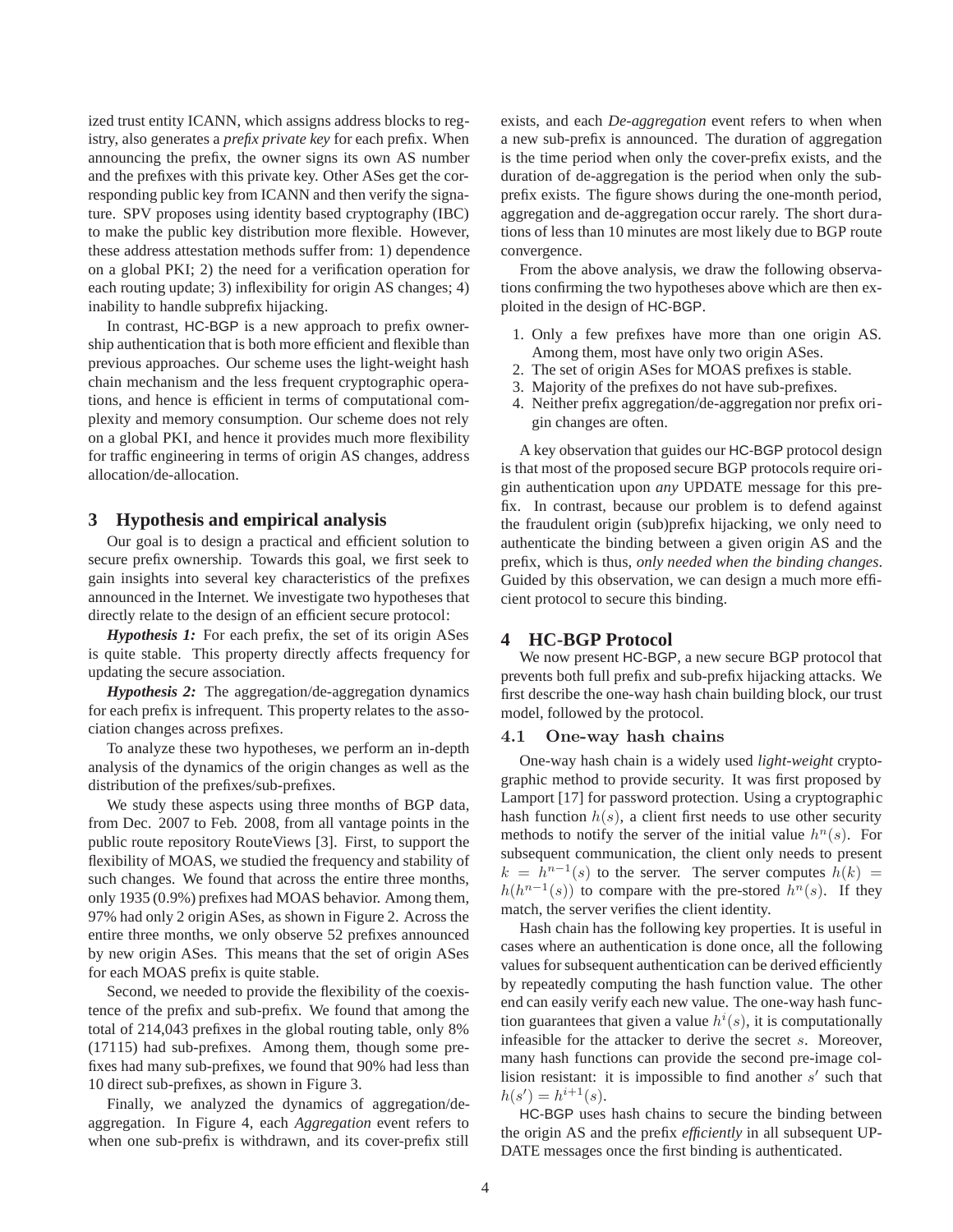

**Fig. 2.** Origin ASes distribution



**Fig. 3.** Number of direct sub-prefixes.



**Fig. 4.** Aggregation/de-aggregation duration.

# **Table 1. Terminology**

|               | hash chain function                            |
|---------------|------------------------------------------------|
| $\mathcal{p}$ | a prefix                                       |
| $\hat{p}$     | the direct cover-prefix of $p$                 |
| $s_p$         | the secret of prefix $p$                       |
| $h^n(s_p)$    | the initial value of hash chain for prefix $p$ |
| $h^c(s_p)$    | the current value of hash chain for prefix $p$ |
| $k_i^-$       | router $R_i$ 's private key                    |
| $k^{\pm}$     | router $R_i$ 's public key                     |

# 4.2 Trust model

As discussed in §2.4, all previous secure BGP protocols require a global PKI to provide authenticity. Every AS in the Internet must establish a trust relationship with this global entity and depend on it for any changes. Each AS needs to hold all other ASes' keys. Especially, for address attestation, all existing secure BGP methods rely on the PKI. This has imposed significant management burden, and has received a fair share of criticism [23].

Unlike previous work, we rely on the relationship between every pair of *neighboring ASes* to provide authenticity. We do not require each AS to know all other ASes' key. Instead, each AS establishes a trust relationship with its directly connected neighbors: if AS A and AS B are neighbors, A and B trusts each other, denoted as  $A \leftrightarrow B$ . This pair-wise trust model is consistent with the current commercial relationship established between ASes. Thus, the trust is easy to establish in practice; for instance, the keys between two entities can be exchanged in the contract. The two tnetities can even decide to use either symmetric key or asymmetric key flexibly themselves.

In the context of prefix hijacking, we assume that each AS trusts its provider which does not have incentives to hijack customers' addresses as customer traffic will always traverses its network. Moreover, we assume all Tier-1 ASes are trustworthy as they are large ISPs with careful network management. Historically, there has been no known events of any Tier-1 AS launching hijacking. Note that the trust relationship is established at the AS level. We assume all the routers within one AS behave consistently as it is easier to manage inside the ISP network.

Finally, if one prefix has multiple providers as origin ASes, we assume that the prefix owner will communicate with all these providers to ensure the consistency of the hash value.

# Table 2. The protocol at the prefix owner  $R_i.$

| 1. Hash-chain Initialization                                            |  |
|-------------------------------------------------------------------------|--|
| <b>for each</b> neighbor of $R_i$ , send $(h^n(s_p))_{k}$ .             |  |
| 2. Prefix announcement                                                  |  |
| 2.1 Announce new prefix $p$                                             |  |
| <i>if</i> $p$ does not have any cover-prefix                            |  |
| announce $(p, h^{n-1}(s_p))$                                            |  |
| else                                                                    |  |
| find p's direct cover-prefixes $\hat{p}$ , send announcement:           |  |
| $(p, h^{n-1}(s_n), h^{c_{\hat{p}}-1}(s_{\hat{p}}))$                     |  |
| endif                                                                   |  |
| 2.2 Announce prefix $p$ with new origin AS                              |  |
| $R_i$ announces prefix p with $(p, h^{c-1}(s_p))$ and the new origin AS |  |
| 3. Withdrawal                                                           |  |
| To withdraw prefix p and its latest hash chain value $h^{c}(s_{p});$    |  |
| send withdrawal: $(p, h^{c-1}(s_p))$                                    |  |

# 4.3 The basic protocol

The key idea of our protocol is to exploit the light-weight security property of one-way hash chain to verify the association between the origin and the announced prefixes in any route advertisement. First, the AS who decides to deploy this scheme needs to propagate the hash chain's initial value to other ASes in a secure manner. After the initialization process, the origin AS starts announcing the prefix with its latest hash value. Each receiver then verifies if the route is from the previously authenticated origin via the attached hash value. The origin AS needs to update the hash value only in one of the following three cases: (1) the prefix's origin AS changes, (2) any of its sub-prefixes is newly announced, (3) the prefix is completely withdrawn. Note that normal withdrawals and announcements caused by an intermediate AS switching between alternative paths reuse the same hash value, as such changes do not involve the origin changes.

The overall protocol for prefix owner  $R_i$  is sketched in Table 2. For any update receiver  $R_{i+1}$ , the verification process is shown in Table 3 with the terminology defined in Table 1. We now introduce each step of the protocol.

**1. Hash-chain initialization.** Each prefix has an initial value. The origin AS needs to propagate the initial value to other ASes securely. We assume that neighboring eBGP peering routers can easily exchange their keys, using an out-ofband mechanism needed for establishing the peering session. The initial values are propagated hop-by-hop between partici-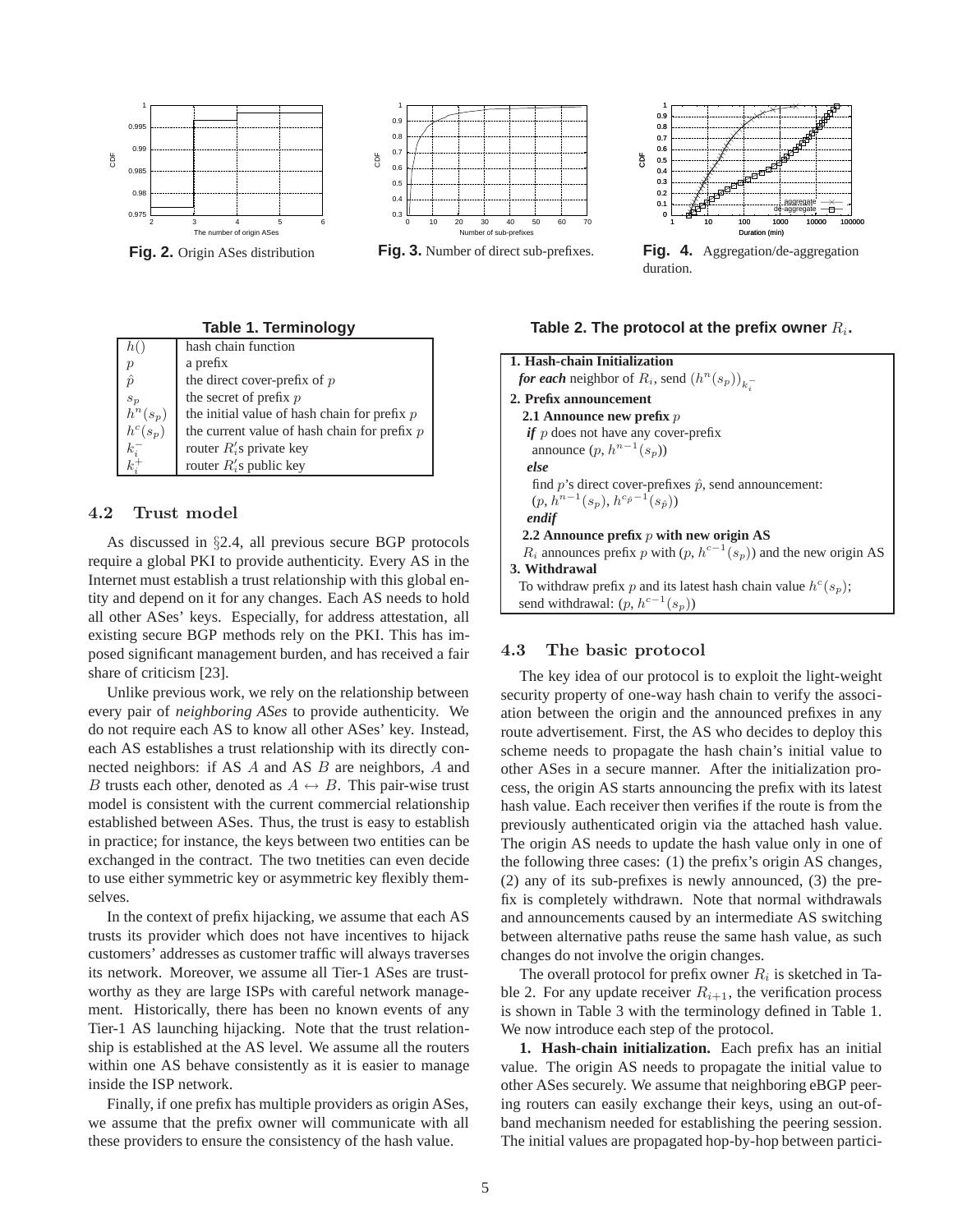**Table 3. The protocol at receiver**  $R_{i+1}$ .

| 1. Hash-chain Initialization                                                     |  |
|----------------------------------------------------------------------------------|--|
| Receive the initial value for prefix p from neighbor $R_i$ ,                     |  |
| Verify and store $((h^n(s_p))_{k_s^-})_{k_s^+}$ .                                |  |
| Sign and send $(h^n(s_p))_{k_{i+1}^-}$ . Store $h^n(s_p)$ .                      |  |
| 2. Prefix announcement                                                           |  |
| Receive an announcement for prefix p with $h^{c}(s_p)$ .                         |  |
| <i>if</i> $p$ exists in routing table and origin AS does not change              |  |
| Accept.                                                                          |  |
| elsif p exists, origin AS changes and $h(h^c(s_p)) == stored_p$                  |  |
| Accept. Store $h^{c}(s_p)$ in the routing table.                                 |  |
| <i>elsif</i> $p$ is a new sub-prefix of existing $\hat{p}$ and with same origin, |  |
| Accept. Store $h^{n-1}(s_p)$ in the routing table.                               |  |
| <i>elsif</i> p is a new sub-prefix of existing $\hat{p}$ ,                       |  |
| with different origin ASes, and $h(h^c(s_{\hat{p}})) == stored_{\hat{p}}$        |  |
| Accept. Store $h^{c}(s_{\hat{p}})$ and $h^{n-1}(s_p)$ in routing table.          |  |
| else Reject.                                                                     |  |
| 3. Withdrawal                                                                    |  |
| Receive a withdrawal for prefix p with $h^{c}(s_p)$ .                            |  |
| <i>if</i> withdrawal is announced with updated $h^c(s_p)$                        |  |
| if $h(h^c(s_p)) == stored_p$                                                     |  |
| Accept. Store $h^{c}(s_p)$ in the routing table.                                 |  |
| else Reject.                                                                     |  |
| <i>elsif</i> withdrawal is with old hash value                                   |  |
| Accept.                                                                          |  |

pating neighboring routers. For each prefix owned by AS  $R_i$ ,  $R_i$  first assigns the prefix an initial hash chain value, which is then propagated to its neighbors encrypted by  $k_i^-$ . Its neighboring router  $R_{i+1}$  first decrypts using  $R_i$ 's public key, stores the hash value, encrypts it with its own key, and then propagates the hash value further. This is a one-time overhead for each originating prefix. When the hash chain value is exhausted, the initialization is performed again.

Note that in the above protocol, any malicious AS along the propagation path can modify the initialization value. We impose a partial ordering to limit the propagation of the modified initial value to a very small range. More precisely, we can eliminate any pollution except for attacker's customers with all other ASes guaranteed to be safe assuming full deployment. The details are described in §5 with other corner cases, *e.g.,* message loss, discussed in §7.

**2. Prefix announcement.** If the prefix is announced with the same origin AS as the previous update, or the sub-prefix is announced with the same origin AS as its cover-prefix, there is no need to update the hash chain. The hash chain value however is updated in the following two scenarios.

**2.1 Origin AS changes.** The prefix owner may modify its origin AS by for instance multi-homing to several providers for load balancing. In this case, we rely on the prefix owner to coordinate a consistent hash value among the origin ASes. It needs to inform the new origin AS with the latest hash chain value. When a new origin AS  $R_i$  starts to announce a prefix p, it needs to update the hash chain value to  $h^{c-1}(s_p)$ . Note that this is only performed when the origin AS changes.

**2.2 Sub-prefix announcement.** Whenever a sub-prefix is

initially announced, it should be attached with not only its own hash value, but also its cover-prefix's updated hash value, indicating that the cover-prefix's origin AS has authenticated the announcement of the sub-prefix.

When  $R_i$  announces prefix p's sub-prefix  $p_1$ , it undertakes the following actions. It first propagates the initial hash value  $h^{n}(s_{p_1})$  (step 1) and then announces the sub-prefix:  $p_1, h^{n-1}(s_{p_1}), h^{c-1}(s_{\hat{p}})$ . The receiver validates  $h^{c-1}(s_{\hat{p}})$ with  $h^c(s_{\hat{p}})$  to check this announcement is authorized by the cover-prefix p. The receiver then compares  $h^{n-1}(s_{p_1})$  with  $h^{n}(s_{p_1})$  to verify the hash value of sub-prefix  $p_1$ . This announcement ensures a connection between the cover-prefix and sub-prefix, effectively preventing sub-prefix hijacking.

**3. Withdrawal.** Withdrawals occur quite frequently on the Internet due to transient failures or routing convergence. Most withdrawals are caused by transient failures along the path. For these transient withdrawals, no hash chain update is required because transient failures are not caused nor controlled by the origin ASes.

Under one scenario the hash value needs to be updated. When the origin AS  $R_i$  decides to withdraw an existing prefix p for the long term, *e.g.,* due to aggregation or changing provider, it needs to include the updated hash value. This is to prevent an attacker from announcing p with  $R_i$  as the origin AS and the old hash value after the long-term withdrawal.

If the hash chain value in the withdrawal is the same as the latest one, then the receiver treats it as normal withdrawal and accepts it. Otherwise, if the withdrawal is sent together with an updated hash value, suggesting that the prefix origin withdraws route to this prefix. The receiver accepts the withdrawal only if the hash chain value matches. Once the prefix is withdrawn, the receiver does not accept any announcement for this prefix with an old hash chain value.

Figure 5 illustrates how HC-BGP prevents hijacking introduced previously. For both full prefix and sub-prefix hijacking, AS 2 discards the false route from the attacker because  $h^{999}(s_2)$  does not match the stored hash value.

We now briefly analyze the computational complexity of HC-BGP. Detailed analysis is presented in §9. HC-BGP introduces two sets of computational overhead: asymmetric key based initialization and hash chain based validation. Fortunately, unlike previous schemes, both operations are rarely performed. The initialization, an expensive operation, is only performed in two cases: when an AS begins to deploy this scheme or when a new sub-prefix is announced. This is only a one-time cost. The hash-chain value generation/verification, which is light-weight, is only performed when a prefix's origin AS(es) changes, a new sub-prefix is announced or withdrawn.

# **5 Advanced protocol: partial ordering in HC-BGP announcement**

The basic protocol has two security holes: 1) during initialization, an attacker can modify the initial value received from its neighbor. 2) during the propagation of hash chain value updates, an attacker can tamper the value. It can also replay the value by announcing the prefix as originated from its own AS.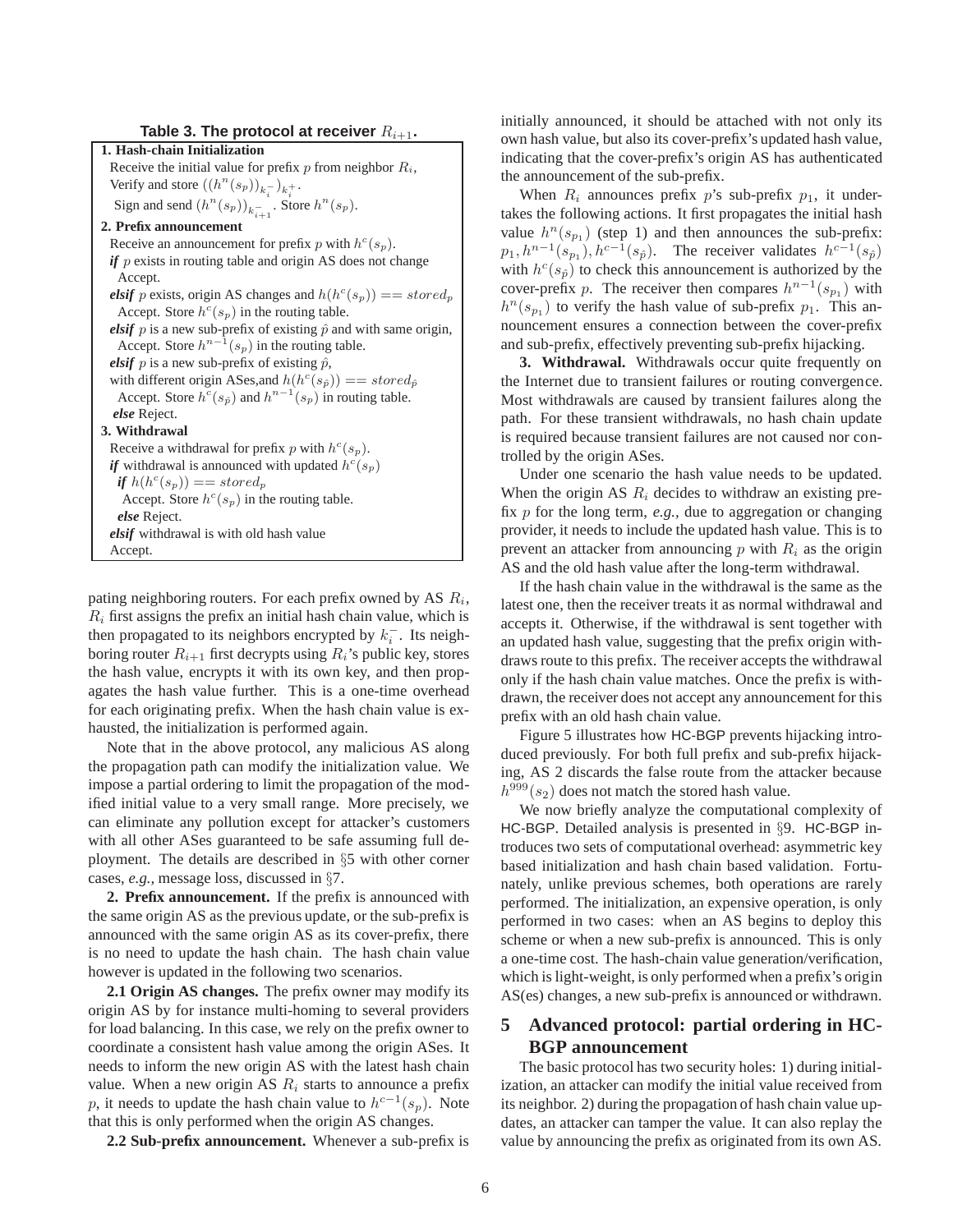

In the following, we present a partial ordering algorithm that can effectively prevent these cases. We use the replay attack as an example. The algorithm can also be applied to prevent attacks during initialization.

The replay attack is illustrated in Figure  $6(a)$ . Prefix  $p$ 's actual owner AS  $AS_0$  starts to announce prefix p with hash value  $h^{i}(s)$ . It announces to its provider  $AS_1$ , which then propagates to its customer. If one of  $AS_1$ 's customer M is malicious, it hijacks the prefix by announcing  $p$  to its multihomed provider  $AS_3$  with  $h^i(s)$ , upon receiving  $h^i(s)$  from  $AS<sub>1</sub>$ . To avoid conflicting origin ASes, M may choose not to announce  $h^i(s)$  to  $AS_1$ . In this case, M successfully pollutes a set of ASes connected to  $AS_3$ .

To prevent such attacks, we explore the fact that there exists a certain delay between the time when  $AS_0$  announces  $h^{i}(s)$  and when M learns it. The key idea of our solution is to amplify such delay to ensure that  $h^{i}(s)$  from  $AS_0$  is propagated to the majority of the Internet before M learns it. This is achieved by exploiting the Internet hierarchical structure to impose a partial ordering on the hash chain propagation throughout the Internet. We prove that by following these guidelines, the BGP system reaches a secure state, such that replay attack is impossible.

We first introduce the notation used. An update for prefix p and its hash value  $h^{i}(s)$  is denoted as  $U_p$ . p's actual owner is  $AS_0$ . All Tier-1 ASes in the Internet form a set  ${Tier-1}$ . The commercial relationship between ASes includes customer-provider and peer-peer. The valid routing policy determines the AS path to be of the form of *Customer-Provider\* Peer-Peer? Provider-Customer\** (known as the *AS path "valley-free" rule* [10]), where "\*" denotes zero or more occurrence of such an AS edge and "?" at most one occurrence. The propagation of  $U_p$  should follow guidelines below.

Guideline: (Phase-1 and 2 may proceed concurrently.)

- 1. In Phase-1, every AS only sends  $U_p$  to its provider.
- 2. In Phase-2, the Tier-1 ASes who have  $U_p$  send  $U_p$ to their Tier-1 peers.
- 3. In Phase-3, if  $AS<sub>i</sub>$  has providers or Tier-1 peers,  $AS_i$  waits until receiving  $U_p$  from any of the providers or Tier-1 ASes. Then,  $AS_i$  sends  $U_p$  to *all* its customers and peers. Each AS stores the  $h^{i}(s)$  in the  $U_{p}$  from its provider or Tier-1 peers.

Intuitively, the guidelines enforce the route propagation order following the trust relationship. Note that we do not limit or change any route selection in the guideline. First, we do not restrict any route propagation but only impose some delay. Second, we do not change the route selection policy. In Phase-3,  $AS_i$  first determines the valid  $h^i(s)$  from its provider and Tier-1 peers, which it trusts.  $AS_i$  can still select the best route among all routes with valid  $h^{i}(s)$ . We now prove the security guarantee of the guideline.

**Theorem 5.1** *If all the ASes in the BGP system follow the guideline, then every AS only accepts* U<sup>p</sup> *originating from* AS0*, except the attacker and its customers.*

We prove the theorem using three lemmas.

**Lemma 1** *In the Internet topology, for any* AS<sup>i</sup> *, there exists a path in the form of*  $[(Customer \rightarrow Providence)^* (Peer \rightarrow Peer)?]$ *from* AS<sup>i</sup> *to one of the Tier-1 ASes.*

*Proof:* If  $AS_i \in \{Tier - 1\}$ , Lemma 1 holds. Otherwise, starting from  $AS_0$ , by traversing through all the *Customer* $\rightarrow$ *Provider* edges, we obtain a DAG D. Let  $Top(D)$ denotes the set of nodes in  $D$  without outgoing degree (without provider). If  $Top(D) \bigcap {Tier-1} \neq \emptyset$ , Lemma 1 holds.

If  $Top(D) \bigcap \{Tier-1\} = \emptyset$ , let's examine the hypothesis that there is no *Peer-Peer* edge between these two sets. By definition, neither  $Top(D)$  nor  $\{Tier-1\}$  have providers. Thus there cannot be any *Customer*↔ *Provider* edges between them. If there is no edge between them, then a route originated from {Tier−1} can only go through *Provider*→ *Customer*→ *Provider/Peer* to  $Top(D)$ , which violates the "valley-free" rule. Thus, the hypothesis is rejected and Lemma 1 holds.

**Lemma 2** *Every AS receives*  $U_p$ *. The reachability is not affected.*

*Proof:* According to the valley-free policy, the route is propagated in one of the following ways: (1) *customer*→  $AS \rightarrow provider$ , (2) *customer* $\rightarrow AS \rightarrow peer$ , (3) *customer* $\rightarrow$  $AS \rightarrow customer$ , (4) *peer* $\rightarrow AS \rightarrow customer$ , (5) *provider* $\rightarrow$  $AS \rightarrow customer$ . Category 1 is allowed in Phase-1. Category 2-5 are allowed in Phase-3 with some delay. Note that in Phase-3, each AS sends the route to *all* its customers and peers even if the route is learned from this customer. Therefore, every AS waits for finite time unless it is disconnected from all its providers. Thus, the guidelines do not disallow any route propagation. The reachability is not affected.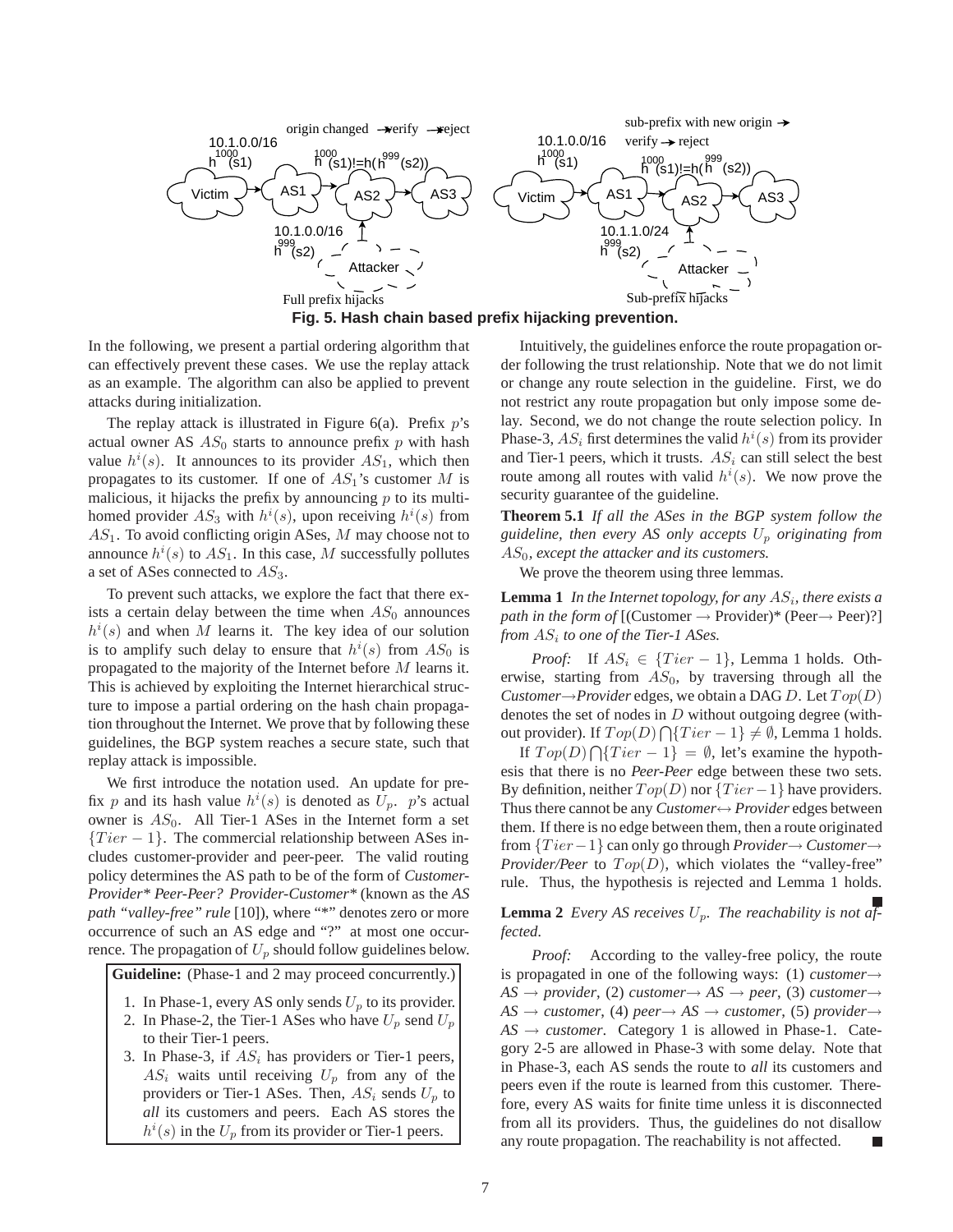

**Fig. 6. Replay attack example and prevention.**

**Lemma 3** *Every AS only accepts*  $U_p$  *from AS*<sub>0</sub>*. The malicious route is not be accepted by any other networks except the attacker and its direct customers.*

*Proof:* We prove this recursively. In Phase-1, the owner  $AS_0$  has the initial  $U_p$ . By traversing all the *Customer* $\rightarrow$ *Provider* edges, we obtain a DAG D. If  $AS_i$  is in D, it learns the route from its customer  $AS_{i-1}$  in Phase-1. Assuming providers do not have incentives to hijack customers' route,  $U_p^{AS_i} = U_p^{AS_{i-1}} = U_p^{AS_0}$ .

If  $AS_i$  is in  $\{Tier - 1\}$ , there are two cases. If there is a direct edge, then  $U_p^{AS_i} = U_p^D = U_p^{AS_0}$ . Otherwise we can find the  $AS_{i-1}$  which learns the route via a peering edge from D (Lemma 1). Assuming that Tier-1 ASes are trustworthy,  $U_p^{AS_i} = U_p^{AS_{i-1}} = U_p^{AS_0}.$ 

Finally, if  $AS_i$  is not in  $\{\{Tier-1\}\bigcup D\}$ , according to guideline (3),  $AS_i$  only accepts route from its provider. Traversing the Customer $\rightarrow$ Provider directed edge from  $AS_i$ , we obtain a DAG D'. Because of Lemma 1,  $U_p^{Top(D')}$  =  $U_p^{\{Tier-1\}} = U_p^{AS_0}$ . Thus,  $U_p^{AS_i} = U_p^{AS_0}$ .

We use this guideline to provide security to both hash chain-based route updates and the hash value initialization process. Similar to the example in Figure 6(a), when a prefix owner starts to initialize the hash value  $h<sup>n</sup>(s)$ , the malicious AS M can modify the  $h^n(s)$  to  $h^n(s')$ . However, if all ASes follow the guideline, any AS except  $M$  accepts the correct  $h^{n}(s)$ . Figure 6(b) shows that  $AS_1$  only sends  $h^{i}(s)$  to M after  $AS<sub>4</sub>$  has learned the correct value. According to guideline (3),  $AS_3$  trusts the value from  $AS_4$  instead of M. Thus, the attacker cannot pollute any other ASes by replaying  $h^{i}(s)$ .

The guideline imposes extra route propagation delay to the BGP system. We argue this is not a serious issue for the following two reasons. First, the delay is only imposed when the prefix origin changes or prefix announcement/withdrawal. These events do not occur frequently. Second, usually the AS-level path between any AS and the Tier-1 ASes is only 3- 4 hops long. The additional delay is only proportional to the hierarchical level of the Internet topology.

# **6 Incremental deployment**

In §5 we proved that, by imposing partial ordering, the entire BGP system reaches a secure state, assuming full deployment. However, incremental deployability is an important property for practical adoption. We enhance HC-BGP's security properties under partial deployment by two additional rules.

**Constructing monitoring barrier by participating ASes.** The current design of HC-BGP under partial deployment is not guaranteed to be secure because the legacy ASes might send the hash value to attacker before the legitimate route propagates to the Tier-1 ASes. In the example shown in Figure 6, if  $AS_1$  does not deploy HC-BGP, then M receives the update via  $AS_1$  at time 00:02 to pollute  $AS_3$  and  $AS_4$ . In this case, the value is leaked from  $AS_1$  to M.

To overcome this problem, we develop one more rule that uses all participating ASes to monitor and prevent leaking hash value to attacker from their legacy neighbors. We first assume that each AS knows whether its neighbor has deployed HC-BGP. Specifically, when  $AS_i$  receives an updated route from its non-provider legacy neighbor  $AS_{i+1}$ ,  $AS_i$  will first check if the updated value has propagated to Tier-1 ASes based on guideline (3). If not,  $AS_i$  delays propagating the route from  $AS_{i+1}$  until the value is propagated to Tier-1 ASes. Thus, all the participating ASes like  $AS_i$  construct a *monitoring barrier* which effectively delays the propagation of updated hash value to the attacker.

This rule enables the deployed ASes to stop leaking the hash value through the legacy ASes to the attacker. The probability of attacker knowing the new value depends on locations of both the attacker/victim and the deployed ASes. In §8, we use simulation to demonstrate the effectiveness of the monitoring barrier.

**Conflict detection.** Even with monitoring barrier, we cannot guarantee all ASes are free from pollution under partial deployment. Thus, we rely on participating ASes to detect conflicting hash values. In the same example in Figure 6,  $AS_4$  receives two inconsistent routes, *i.e.,* two different origin ASes announcing p with the same  $h^{i}(s)$ , indicating the occurrence of hijacking. There are multiple ways that  $AS_4$  can identify the attacker AS using the knowledge of the topology. For example, the presence of a link between  $AS_1$  and M but no link between  $AS_3$  and  $AS_0$  indicates that M learns the message from  $AS_1$ . We leave details of such a scheme as future work.

# **7 Discussion**

We discuss two corner cases and their solutions.

**Resilience to message loss.** Lost messages could cause inconsistency in HC-BGP. Since BGP uses the reliable transport protocol TCP, BGP packet loss is unlikely to happen. However, routers can go down temporarily due to maintenance or failure. If any message, *i.e.,* both initialization and hash chain update, arrives inbetween, then the router may miss it. Our solution is that the neighbor router temporarily caches the messages and resends it whenever the router is up. Note that

г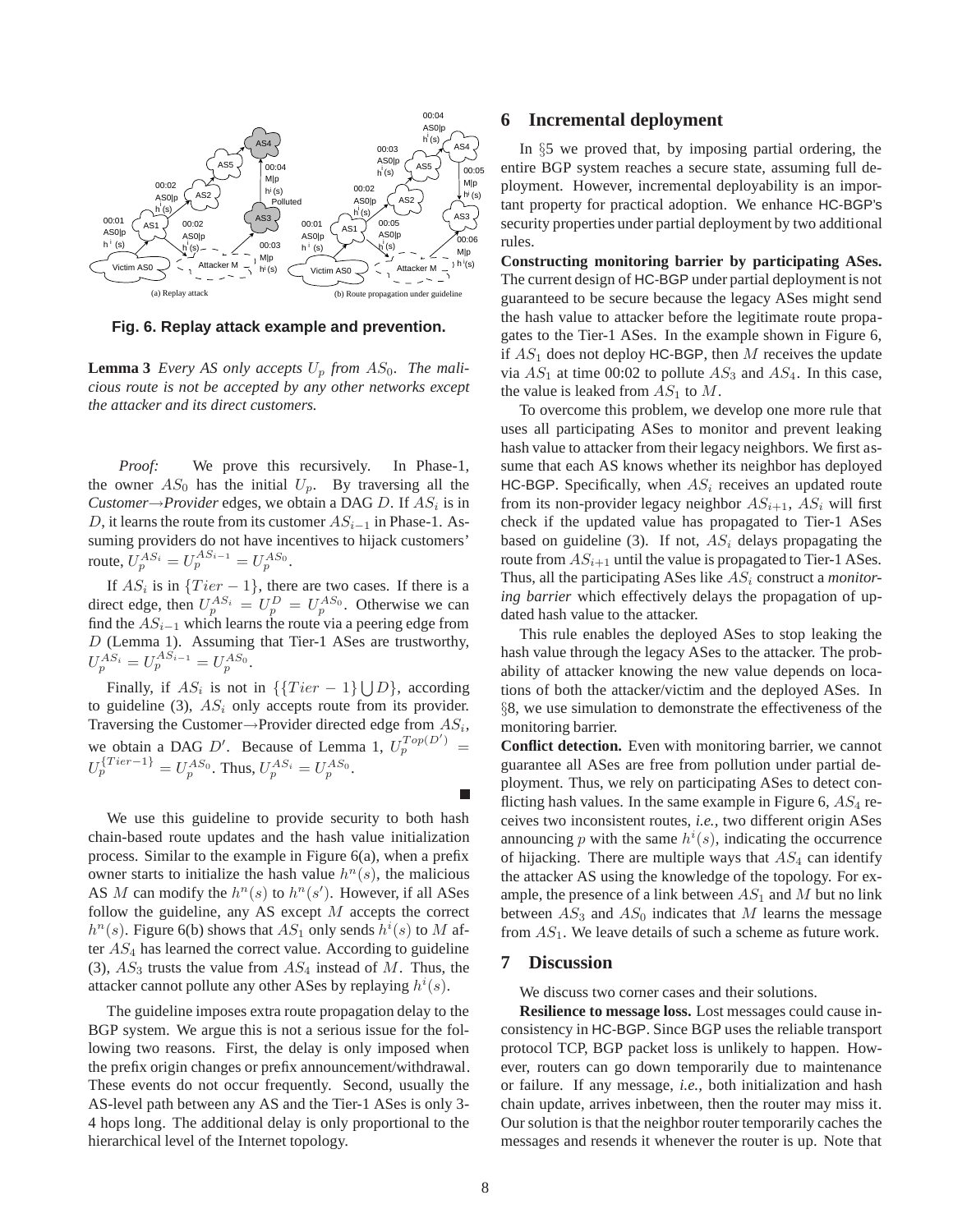

after the BGP session is re-established, a neighbor needs to exchange the entire routing table which include the hash values.

**Dealing with the ordering of the initial announcement.** Compared with previous approaches, HC-BGP does not have a central trust entity (PKI) to answer the *who can announce what* question. Therefore, at any time, the attacker can start the initialization process independently to create the initial hash value of prefix  $p$ . Assuming an attacker announces  $p$  at time  $t_1$ , and the owner announces p at time  $t_2$ . We analyze the outcome depending on the ordering of events. If  $t_1 \gg t_2$ , *i.e.*, attacker announces after the owner, other ASes can reject the bogus route due to mismatch in hash values. If  $t_1 \approx t_2$ , the partial ordering algorithm can ensure most ASes accept the valid route. If  $t_1 \ll t_2$ , *i.e.*, the attacker announces p much earlier, we discuss two cases depending on the prefix type. If p is unallocated, *i.e.,* a bogon prefix, such routes can be filtered using a bogon filter list. If prefix  $p$  is allocated to the owner but is never announced, the attacker can successfully hijack it. However, since these prefixes are unused, there is no legitimate traffic destined to it, leading to minimal impact. Moreover, it is very easy for the owner to detect it since the owner will also receive the bogus route.

# **8 Evaluation**

In this section, we first demonstrate that HC-BGP's partial ordering algorithm introduces negligible propagation delays for routing updates. We then evaluate the benefit of partial deployment.

#### 8.1 Experimental evaluation

We extend an existing simulator [27] used to study defenses against general prefix hijacking attacks, including subprefix hijacking. The simulator takes as input the AS-level topology from the public route repository [3], containing 23,289 ASes and 55,352 edges. The topology is labeled with the inferred AS relationship from Gao's algorithm [10]. The simulator models route propagation with the route selection guided by the routing decision process driven by relationshipbased routing policies. The simulator is able to simulate different prefix hijacking scenarios and generate a set of polluted ASes and the AS-level paths to reach hijacked prefixes.

For the cryptographic one-way hash function  $H[x]$ , we choose to use AES block cipher in the hash construction [18], which is also used in SPV [13]. The hash function is computationally infeasible for the attacker to derive the key  $x$  nor to find any other x' such that  $H[x] = H[x']$ .

We use the default-free routing table from one vantage point in a Tier-1 network from RouteViews. Each prefix in the table is assigned an initial hash chain value, which is propagated to other ASes. The following simulation focuses on sub-prefix hijacking because it is most difficult to prevent and has large impact on the Internet.

#### 8.2 Route propagation delay

The guidelines of partial ordering in §5 imposes additional propagation delay to the BGP system, which we quantify here. We first conduct the analysis using 3-day BGP data from RouteViews/RIPE. For each prefix update announced by a monitor non-Tier-1 AS, we compute the additional wait time needed for Tier-1 ASes to receive the update. We first group all updates for the same prefix across multiple vantage points using a previously established method [25] and then compute the time difference between the first update from a non-Tier-1 vantage point and the last update from any Tier-1 vantage point. The time difference conservatively estimates the additional delay due to partial ordering. Figure 8 shows that in 85% cases the additional latency is within 30 seconds. This study gives an accurate estimate of propagation delay increase using real-world data.

We also analyze the propagation delay perceived by any AS in the Internet. To study this, we further simulate the effect of imposing partial ordering using SSFNet [1] with the topology of 830 nodes provided by SSFNet. We show the average delay increase to propagate one prefix across all ASes before and after implementing our partial ordering algorithm. Figure 9 shows that 80% of the cases are within 40 seconds. It is slightly larger in SSFNet simulation than that in Figure 8 as all ASes are studied instead of just the Tier-1 ASes.

### 8.3 Efficiency under partial deployment

Quantifying the incremental benefit is important for understanding the adoptability of the protocol. We simulate the security guarantees under partial deployment. This benefit is two-fold. First, the participating ASes construct a barrier to stop propagating the new hash value to the attacker. Second, they detect hijacking by observing the conflicts.

First, we simulate the sub-prefix hijacking, which is much more difficult to prevent, by analyzing the effect of monitoring barrier under different partial deployment scenarios. In Figure 7, we study how the degree of pollution changes with more deployed ASes.

For each experiment, we first randomly select a pair of ASes as the attacker and victim. Then we select the ASes to deploy the scheme using the following strategies. These three strategies are selected to demonstrate the impact of different topological location on attack prevention.

*Resilience:* select the non-Tier-1 ASes which appear most times on the path from other ASes to any Tier-1 AS. These ASes are important for preventing polluting Tier-1 ASes.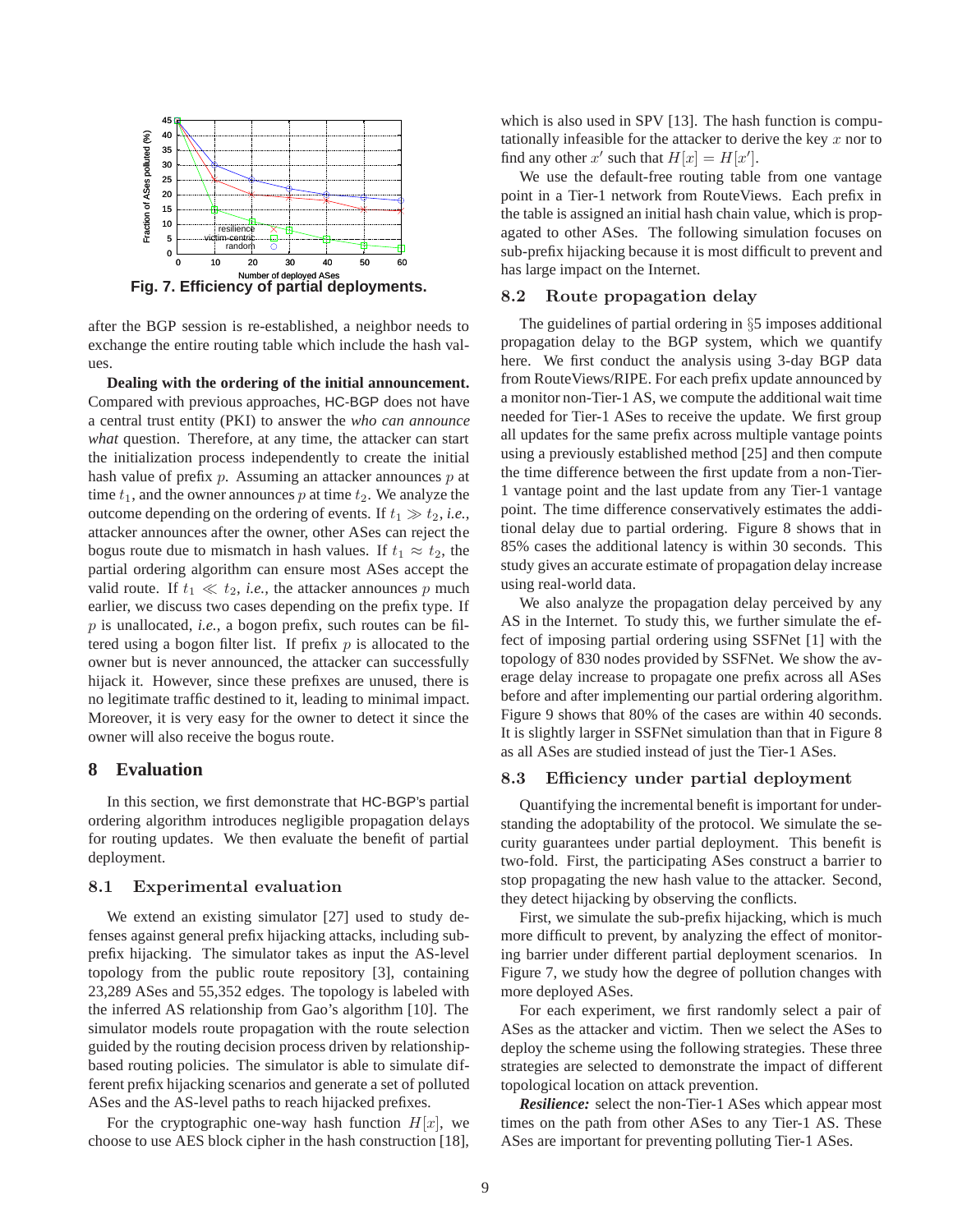

*Victim-centric:* select the ASes nearest to the victim in terms of AS path length.

*Random:* select the ASes randomly.

We can see in Figure 7 that victim-centric performs best as it guarantees the route propagated to ASes while preventing the hash value from leaking to the attacker.

We also simulate the likelihood of inconsistency detection. We first randomly select 50 victims. For each victim, 50 attackers are selected randomly. The attacker can perform three types of attacks. For each attack type, we define the detection as follows.

(1) The attacker modifies p's initial value  $h^n(s_p)$ . An AS detects this if two routes received carry different  $h^n$  values.

(2) To launch full-prefix hijacking, the attacker intercepts  $p$ ,  $h^{c-1}(s_p)$  announced by the new origin, and announces it with its own origin AS. An AS detects this if the two routes for  $p$ received use the same  $h^{c-1}(s_p)$ , but different origin ASes.

(3) To launch the sub-prefix hijacking, the attacker replaces the legitimate sub-prefix  $p_1$  with another sub-prefix  $p_2$ . Similarly, an AS detects it if the two routes received for two different sub-prefixes have the same hash value of the cover-prefix.

For types 1 and 2, certain ASes may not detect the inconsistency as the ASes along the propagation path may select one of them as the best route and propagate it. We focus on simulating the first two types. Type 3 can easily be detected by any ASes because  $p_1$  and  $p_2$  are disjoint prefixes so that both of them are always propagated.

We study the fraction of ASes capable of observing conflicts under partial deployment. In the simulation, the ASes observing the conflicts acts as a legacy AS and propagate the best route of the two. Figure 10 shows the fraction of ASes observing the inconsistencies. The upper bound 60% is caused by the set of single-homed ASes that never observe two routes to one destination. Once detected, the AS can trace back to the malicious AS hop-by-hop. We also observe that the malicious AS is usually detected very quickly within few hops.

# **9 Performance Evaluation**

In this section, we evaluate the efficiency of our protocol in terms of computation and storage resource consumptions. We compare our solution with S-BGP and its variants.

**Computational complexity.** As stated in §4.3, HC-BGP is computationally efficient because of two key characteristics: use of inexpensive cryptographic primitive (hash chain) and



requiring cryptographic computations in uncommon cases.

To accurately assess the computation overhead of our algorithm, we profile the CPU overhead for key generation and verification separately. For objective comparison, we also implement the generation and verification process of the address attestation in S-BGP. Note that we only compare with the first phase, address attestation of S-BGP for fairness. We first analyze the computational overhead of individual operations on these two protocols. For S-BGP, the computational overhead of the address attestation part is proportional to the number of updates. Its  $UpdateNum \times Time(encrypt)$ for owner and  $UpdateNum \times Time (decrypt)$  for receiver, where  $UpdateNum$  is the total number of updates per day and the  $Time()$  is the expensive asymmetric cryptographic primitives. In our scheme, the computational cost for the owner is  $(Rate_{originChange} + Rate_{newPrefix}) \times$  $UpdateNum \times Time(sign)$ . For the receiver, the cost is  $(Rate_{originChange} + Rate_{newPrefix}) \times UpdateNum \times$  $Time(verify)$ . The  $Time()$  here is the complexity of more efficient one-way hash chain primitives. Even without considering the complexity difference of cryptographic techniques, HC-BGP is already  $\frac{1}{(Rate_{originChange} + Rate_{newPrefix})}$ times more efficient than the address attestation in S-BGP. From the three-month RouteViews data, we estimate the benefit is  $2.6 \times 10^4$ . The verification operation involves only one hash operation.

# **10 Related Work**

We review other related work not covered in §2.4. Besides the introduced cryptographic schemes, the Interdomain Route Validation (IRV) [11] uses a server-client architecture for route validation. Each router will query the IRV servers to validate that the data is indeed from a particular AS. It requires an independent infrastructure of IRV servers running parallel to the BGP system. Different from the new BGP protocols purely on routing plane, Listen and Whisper [23] secures routing information by using data plane security. However, all these secure BGP protocols are not deployed because of the lack of incentives from the ISPs. Chan *et al.* has studied the adoptability of each protocol [9], providing new insights for future protocol design. Besides the cryptographic approach, ISPs currently deploy route filters [2] and access control lists to prevent malicious routing information. The security guarantees these non-cryptographic scheme provide are